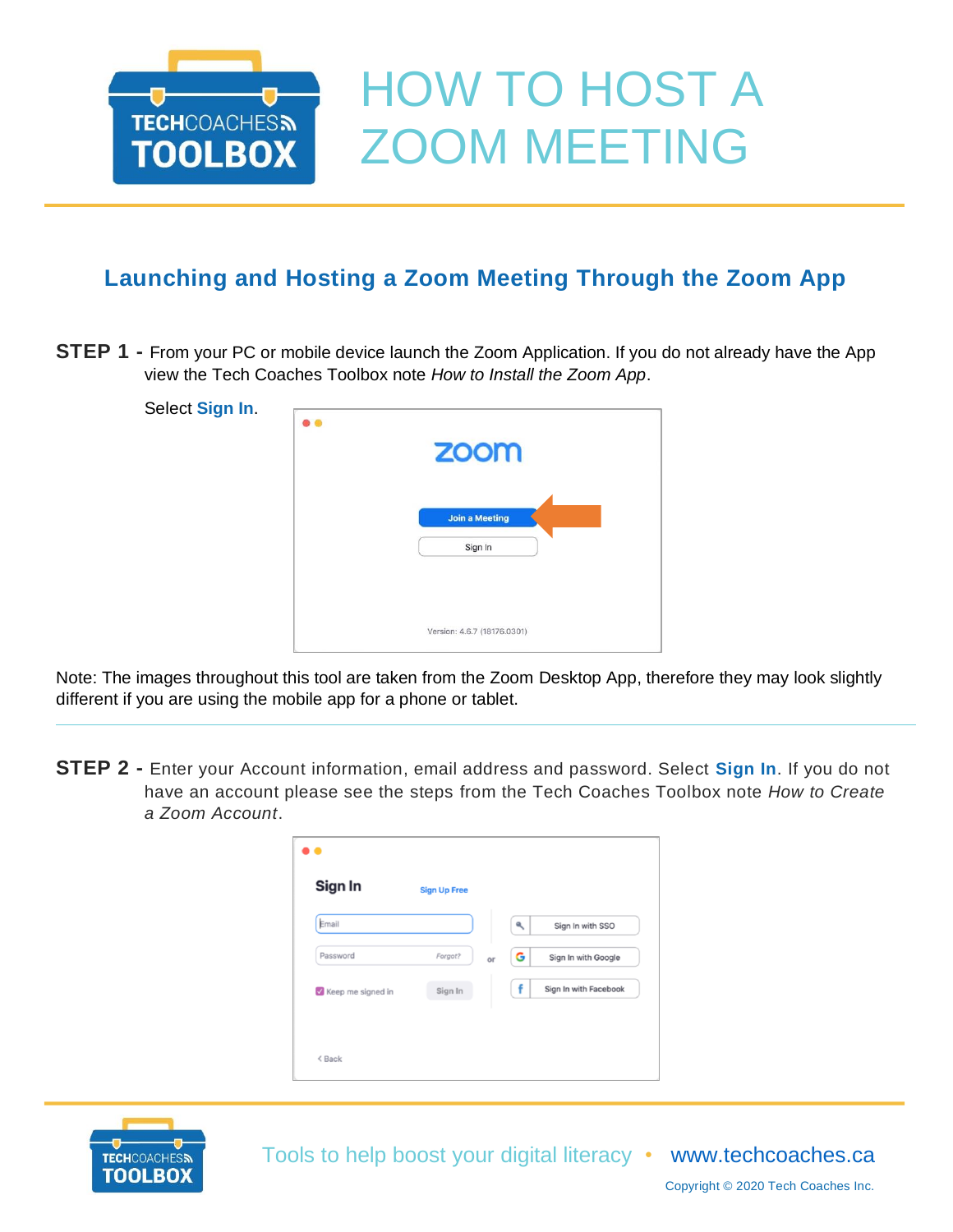**STEP 3 -** Once signed in select **New Meeting**. If prompted allow permission to your device's camera and microphone, select **Allow** or **Ok**.



**STEP 4 -** A new window will appear; this is the meeting screen. Common controls of the meeting will be found at the bottom. On a mobile device some may also be in the upper corner in addition to the bottom.



If the Microphone symbol and Camera symbol have a red diagonal line through it them, it means they have been turned off. To turn on select the symbol. For further settings of either, select the arrow facing upward beside it.

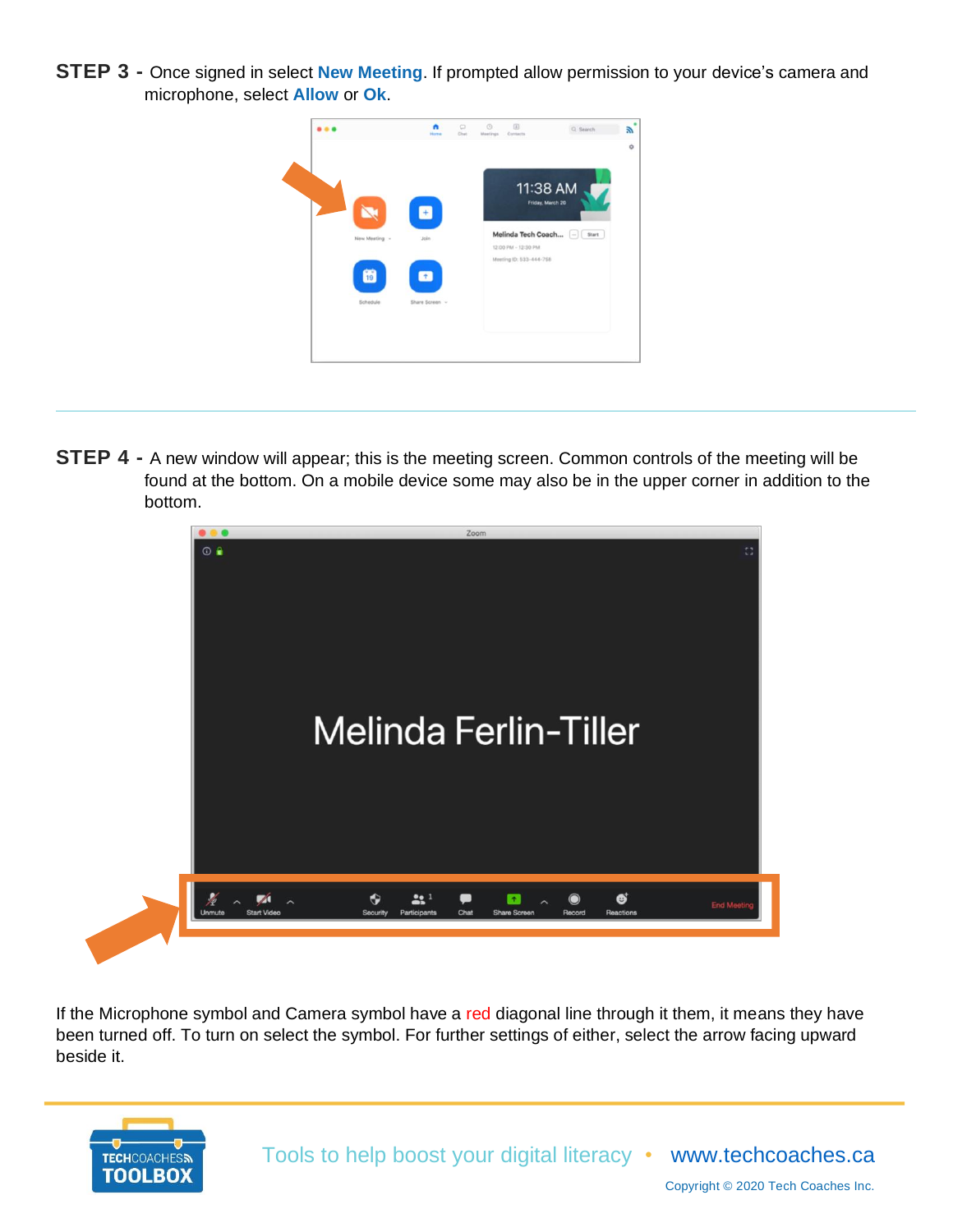**STEP 5 -** To invite others at any time during the call, select the **participants** button. A participant list will appear. Select **Invite** near the bottom of the screen.



**STEP 6 -** Once selecting **Invite** a new window will appear, as below.

Select the title/tab **Email** to send an invitation via the email address.

Choose **Default Email** if you do not have a Gmail or a Yahoo account. Selecting the Default Email will open the Mail app on a mobile or laptop device, that may already be signed into a different email account other than the one that is associated to your Zoom, this is OK. It is only needed to send the access link for the recipients.

Choose Gmail or Yahoo Mail if you have either account.

Zoom will open a webpage for you to sign in your email address if not already signed in.

| 00              |                        | Invite people to join meeting 353837726      |                          |
|-----------------|------------------------|----------------------------------------------|--------------------------|
|                 | Contacts               |                                              | Email                    |
|                 |                        | Choose your email service to send invitation |                          |
|                 | Default Email          | Gmail                                        | YAHOO!<br>Yahoo Mail     |
| <b>Copy URL</b> | <b>Copy Invitation</b> |                                              | Meeting Password: 902733 |



Tools to help boost your digital literacy • [www.techcoaches.ca](http://www.techcoaches.ca/)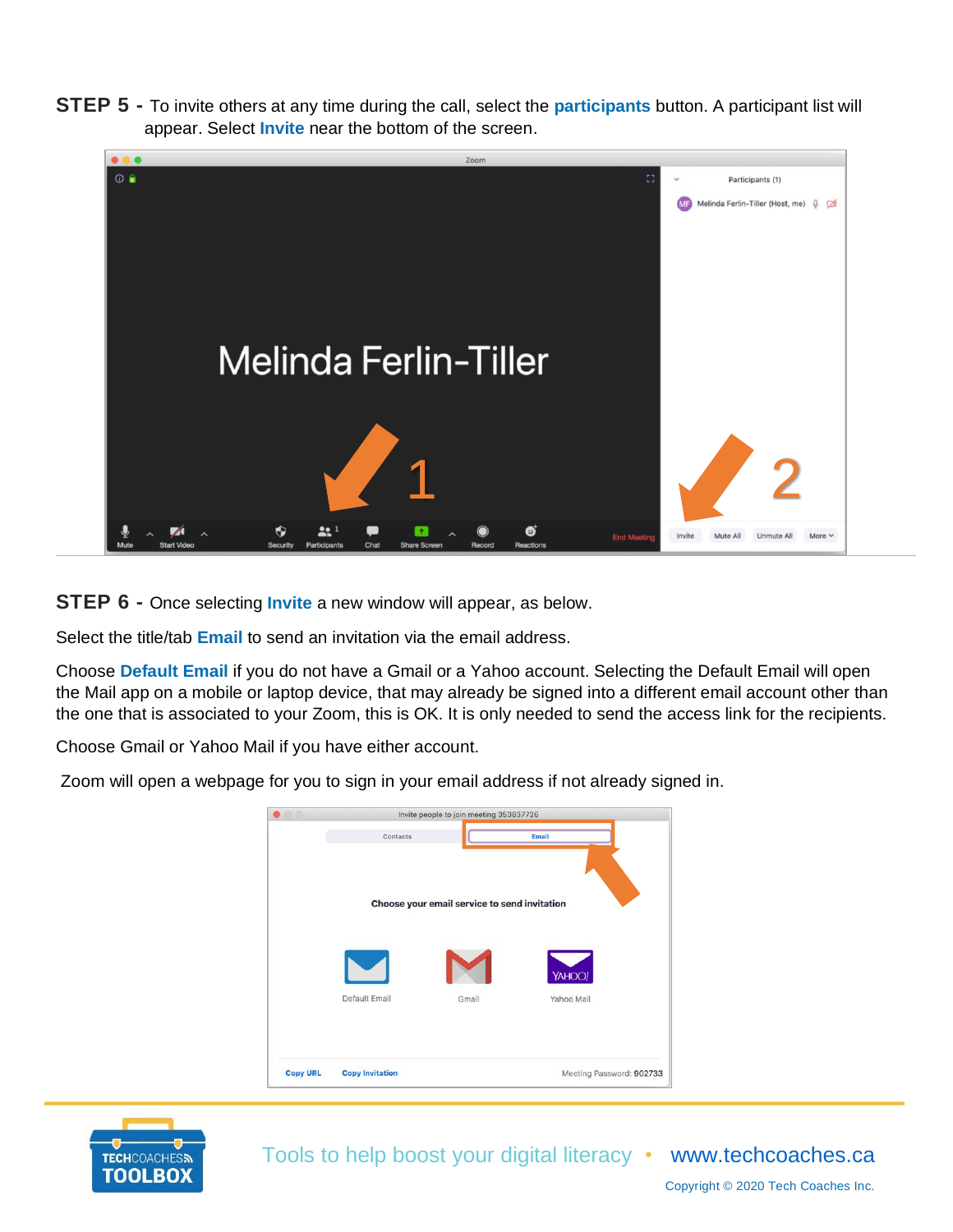Only if **Contacts** have been added, imported from an email address, or contacted before this call through your Zoom account they will appear under the **Contacts** tab. If the name is under Contacts select the name and select **Invite** near the bottom right corner.

| $\bullet$ 00 |                                        | Invite people to join meeting 353837726 |  |
|--------------|----------------------------------------|-----------------------------------------|--|
|              | <b>Contacts</b>                        | Email                                   |  |
|              | Choose from the list or type to filter |                                         |  |
| <b>CB</b>    | Christopher                            |                                         |  |
|              |                                        |                                         |  |
|              |                                        |                                         |  |
|              |                                        |                                         |  |
|              |                                        |                                         |  |
|              |                                        |                                         |  |
|              |                                        |                                         |  |

**STEP 7 -** Once signed into your email account a new message will be composed for you. In the **TO** field, typing contacts/email address of those you would like to join the meeting. Select **Send**.

| Please join Zoom meeting in progress                                                                                                                                                                                                                                                                  |        |
|-------------------------------------------------------------------------------------------------------------------------------------------------------------------------------------------------------------------------------------------------------------------------------------------------------|--------|
| To                                                                                                                                                                                                                                                                                                    | Cc Bcc |
| Please join Zoom meeting in progress                                                                                                                                                                                                                                                                  |        |
| Join Zoom Meeting<br>https://us04web.zoom.us/j/353837726?pwd=RIVvSGtOUGYvNzFYMTVnRU5hVnV6Zz09                                                                                                                                                                                                         |        |
| Meeting ID: 353 837 726<br>Password: 902733                                                                                                                                                                                                                                                           |        |
| One tap mobile<br>.,353837726# US Toll                                                                                                                                                                                                                                                                |        |
| Dial by your location<br><b>US Toll</b>                                                                                                                                                                                                                                                               |        |
| Meeting ID: 353 837 726<br>Find your local number: https://us04web.zoom.us/u/fej1HxWOze                                                                                                                                                                                                               |        |
|                                                                                                                                                                                                                                                                                                       |        |
| $\mathbf 2$                                                                                                                                                                                                                                                                                           |        |
|                                                                                                                                                                                                                                                                                                       |        |
|                                                                                                                                                                                                                                                                                                       |        |
| $\underline{\begin{array}{c} \mathbf{A} \\ \mathbf{B} \end{array}} \begin{array}{c} \mathbf{B} \\ \mathbf{C} \end{array} \begin{array}{c} \mathbf{C} \\ \mathbf{D} \end{array} \begin{array}{c} \mathbf{D} \\ \mathbf{D} \end{array} \begin{array}{c} \mathbf{D} \\ \mathbf{D} \end{array}$<br>Send - | - 盲    |



Tools to help boost your digital literacy • [www.techcoaches.ca](http://www.techcoaches.ca/)

Copyright © 2020 Tech Coaches Inc.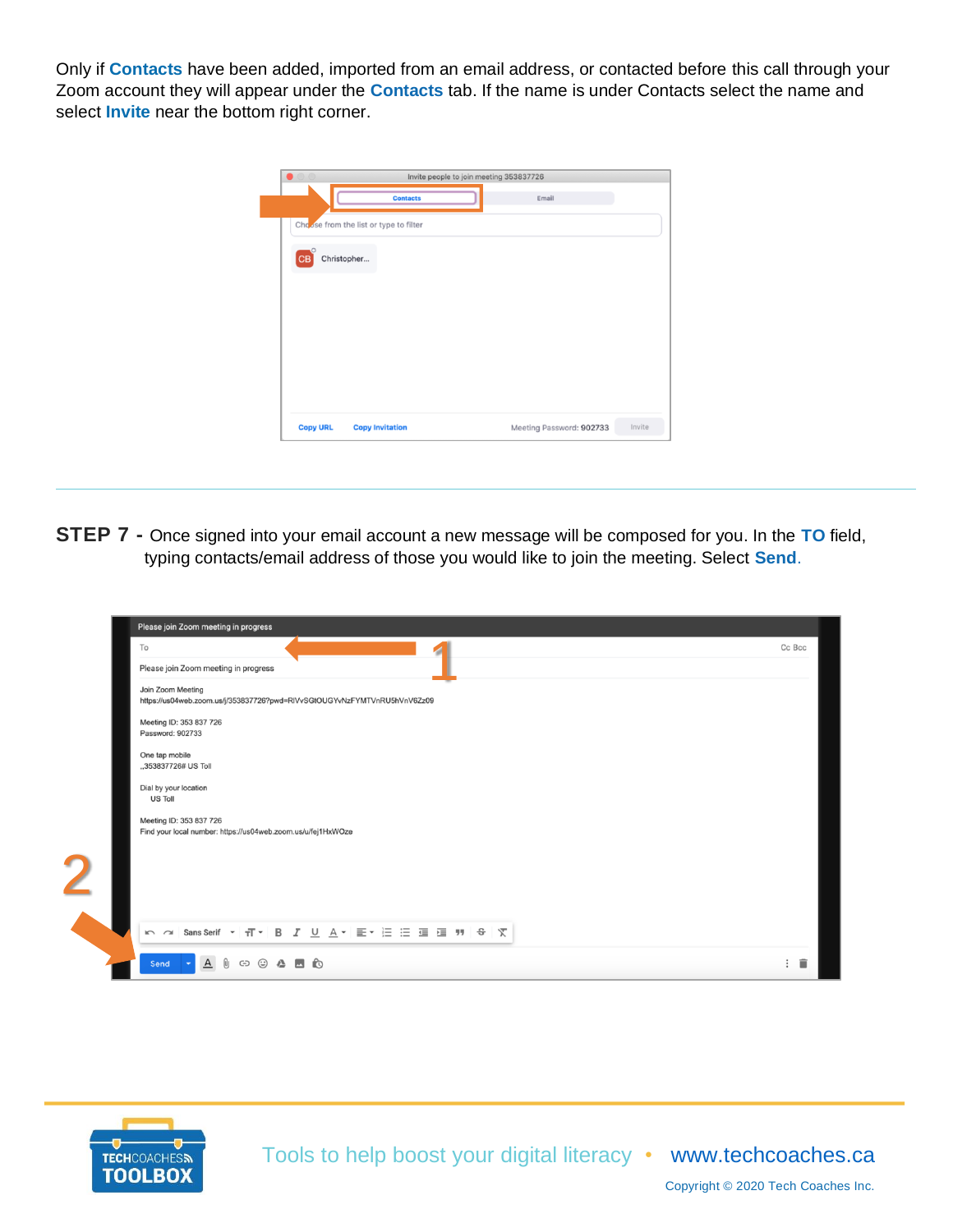## **STEP 8** - You will automatically be brought back to the Zoom meeting. If not manually, navigate back to the Zoom App.

As attendees start to arrive to the meeting, by default they will go into a waiting room as a security measure. You will have to admit each attendee as they arrive in the waiting room.

To view attendees waiting, select the **participants** button. Select **Admit** next to the name of the attendee you wish to permit access to the meeting.



**STEP 9 -** To end the call. Select **End Meeting.** A new window will appear, select **End Meeting for All**.





Tools to help boost your digital literacy • [www.techcoaches.ca](http://www.techcoaches.ca/)

Copyright © 2020 Tech Coaches Inc.